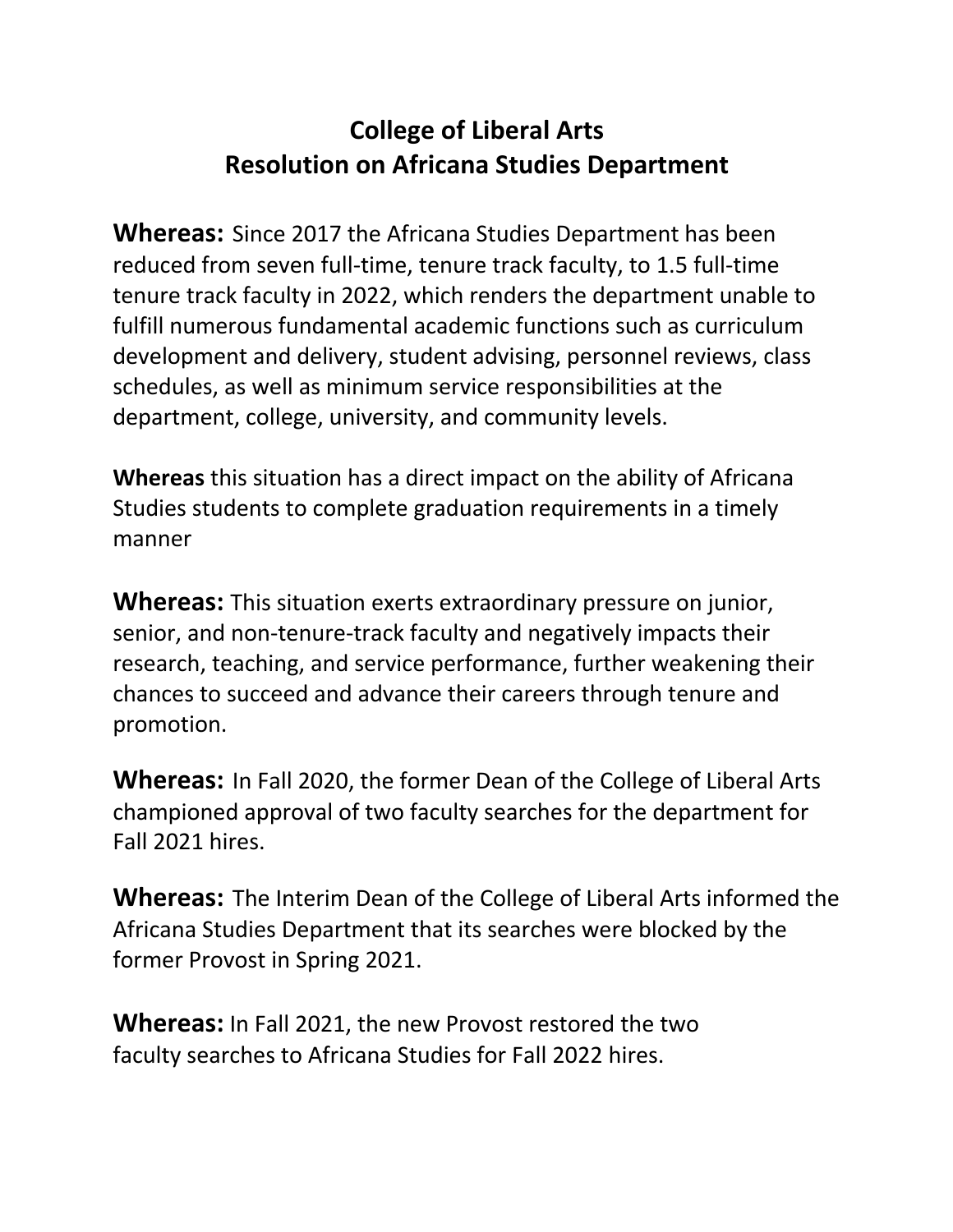**Whereas:** In October 2021, the new Dean of Liberal Arts rejected the search committee already established by both the former and Interim Deans with department consultation, who created a new search committee without departmental consultation; rejected the fundamentals of shared faculty governance; and rejected the inclusion of a faculty member from the College of Education serving on the College of Liberal Arts (CLA) search committee.

**Whereas:** In December, 2021 the new search committee submitted the list of semi-finalist candidates from a pool of more than 50 national applicants to be screened, to create finalist candidates for campus interviews as prescribed by the Dean of Faculty Training.

**Whereas:** This list sat in the Provost's office without action for two months.

**Whereas:** The search committee followed normal procedures of all UMB searches, Zoom interviewing semi-finalists, and producing a list of finalist candidates to be considered for campus interviews.

**Whereas:** In March 2022, the Dean of CLA announced the cancellation of the search alleging the search committee did not transform the semifinalist list into a finalist list and had submitted the list of candidates to be interviewed on campus using ordinal numbers (1,2,3,4) instead of  $(a,b,c,d)$ .

**And Whereas:** The Department of Africana Studies has requested that the two searches be immediately reinstated and finalized before the next academic year to ease the extraordinary burden currently carried by resident faculty, to rebuild the academic unit, and continue its fundamental role within CLA.